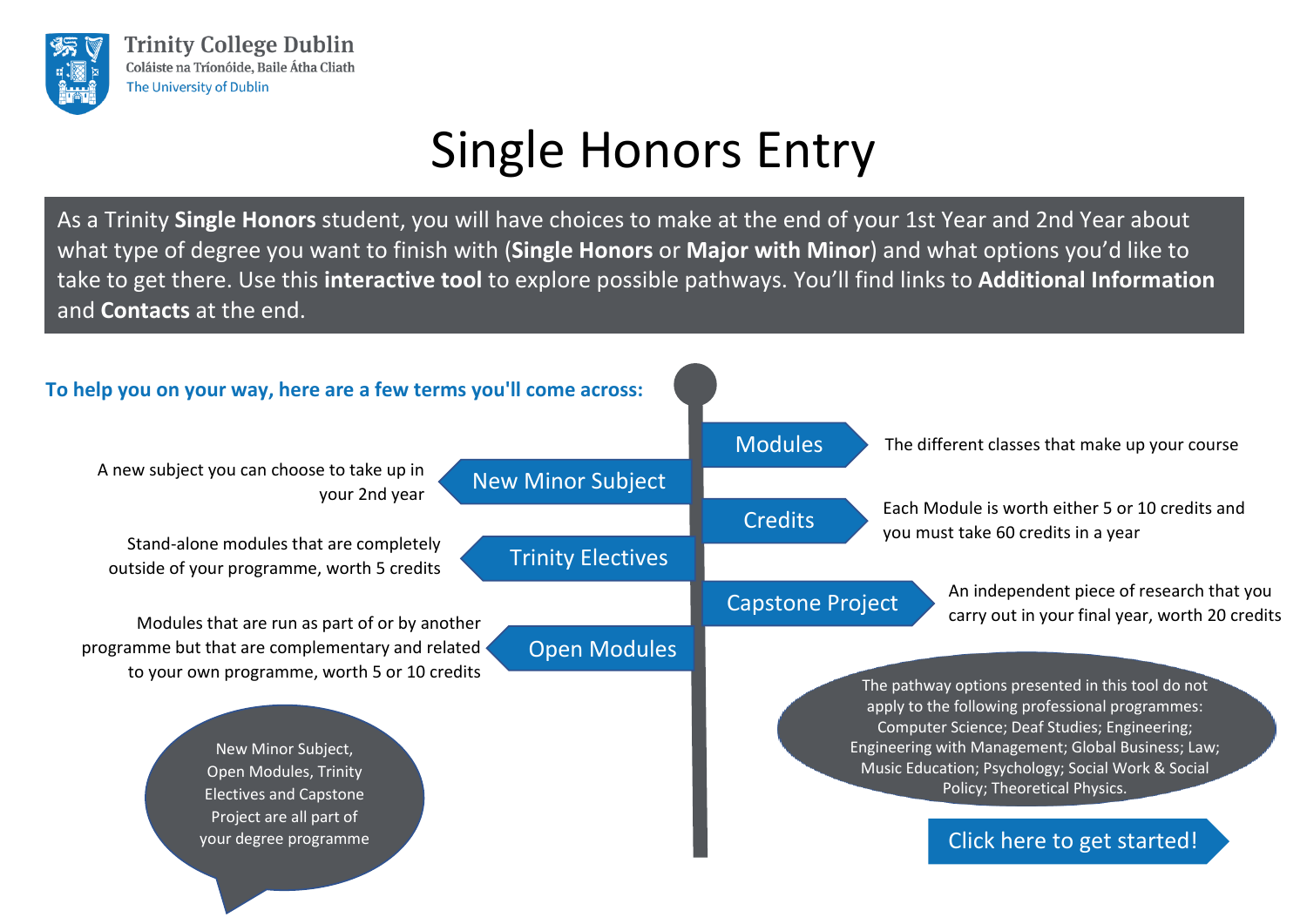### <span id="page-1-0"></span>Single Honors Entry



You must take modules as prescribed by your core Subject [60 credits]

Click for Year [2 options](#page-2-0)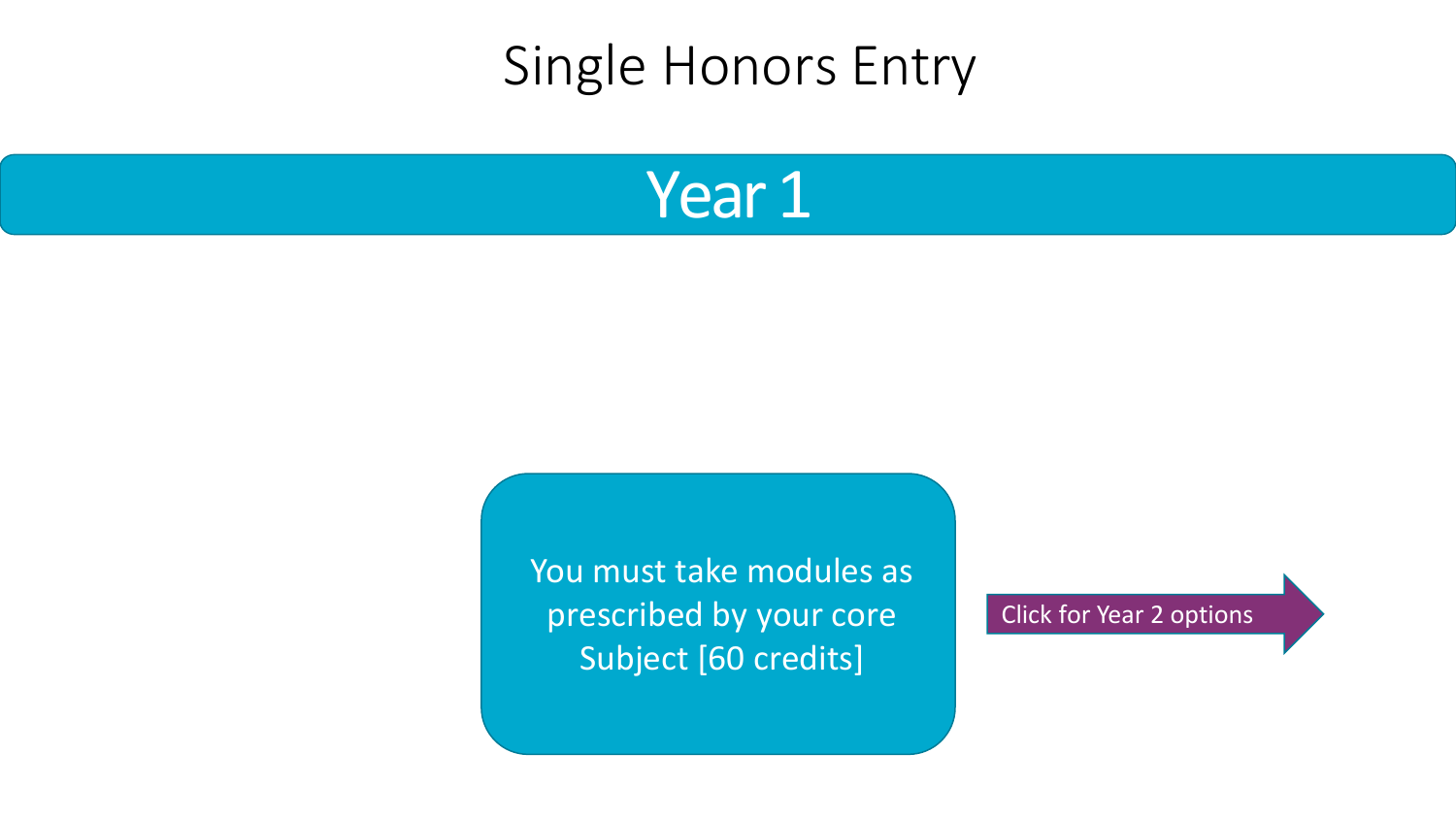# Single Honors Entry

Year 2

#### [Choices to be made at the end of Year 1]

<span id="page-2-0"></span>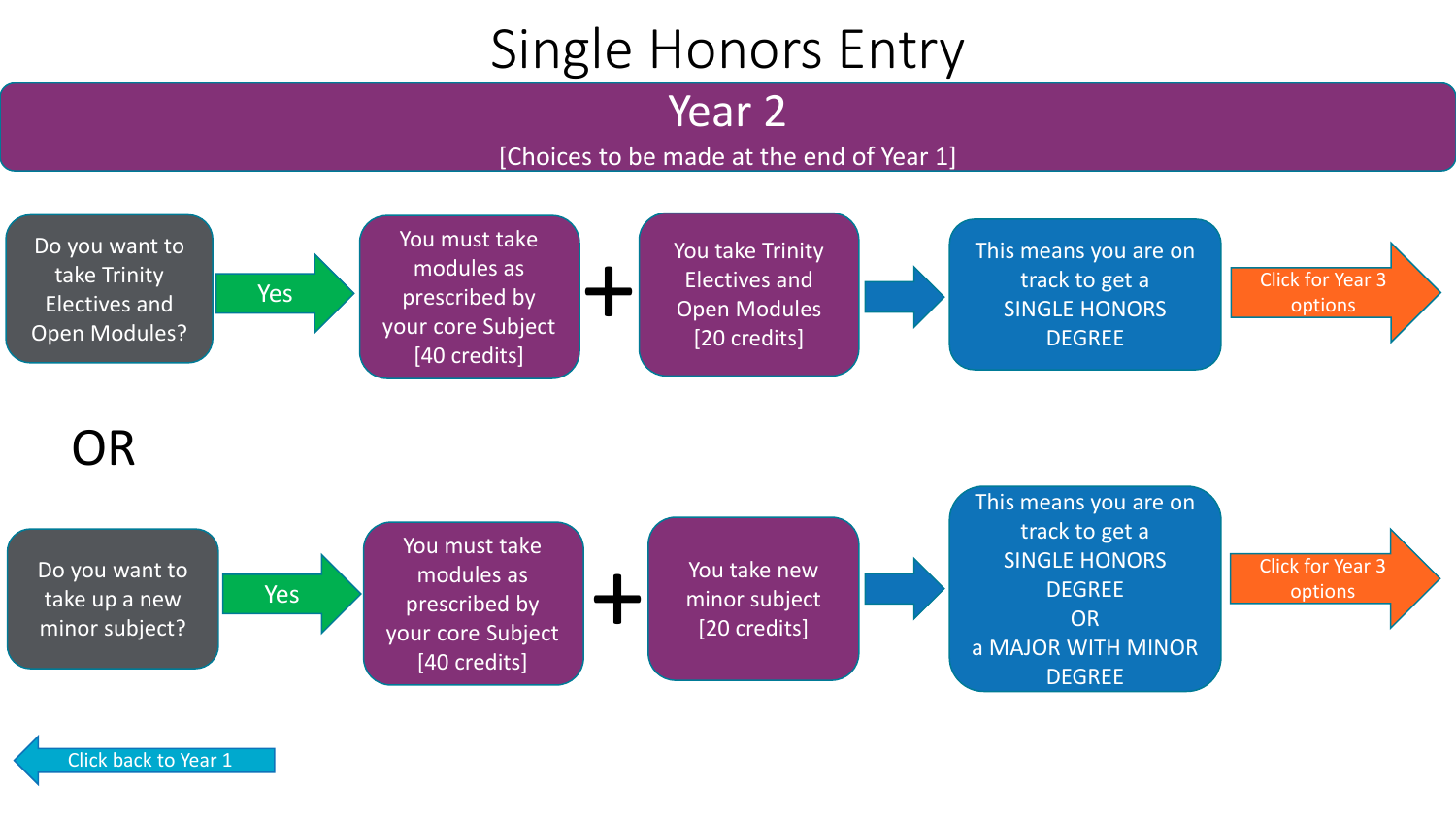#### Year 3

<span id="page-3-0"></span>You must take modules as prescribed by your Subject



You take Trinity Electives and Open Modules [10 credits] St take modules as a contract the contract of the [Click](#page-6-0) for Year 4<br>
150 credits] The Click for Year 4<br>
St take modules<br>
Click for Year 4<br>
The Click for Year 4<br>
The Click for Year 4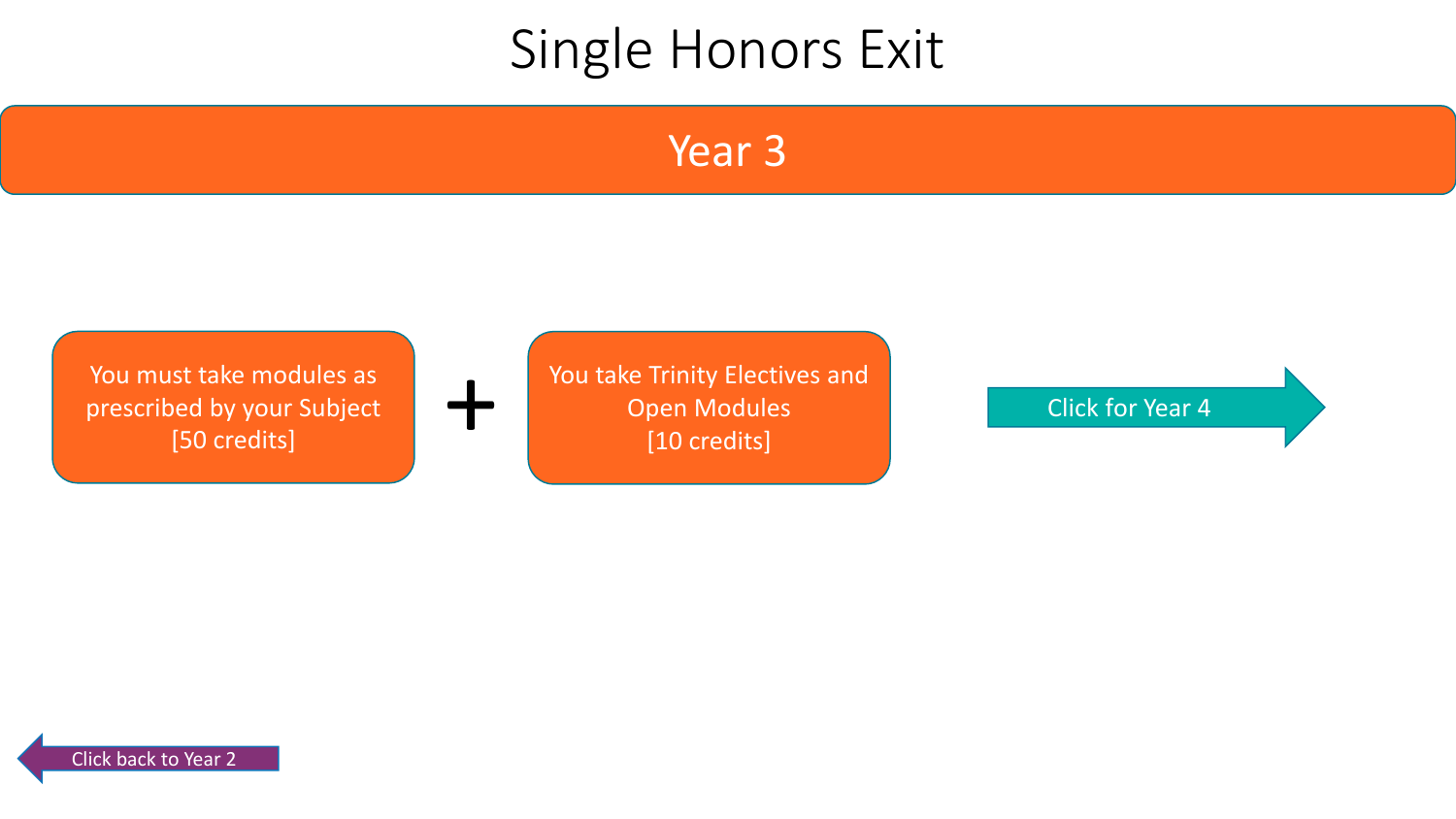Year 3

#### [Choices to be made at the end of Year 2]

<span id="page-4-0"></span>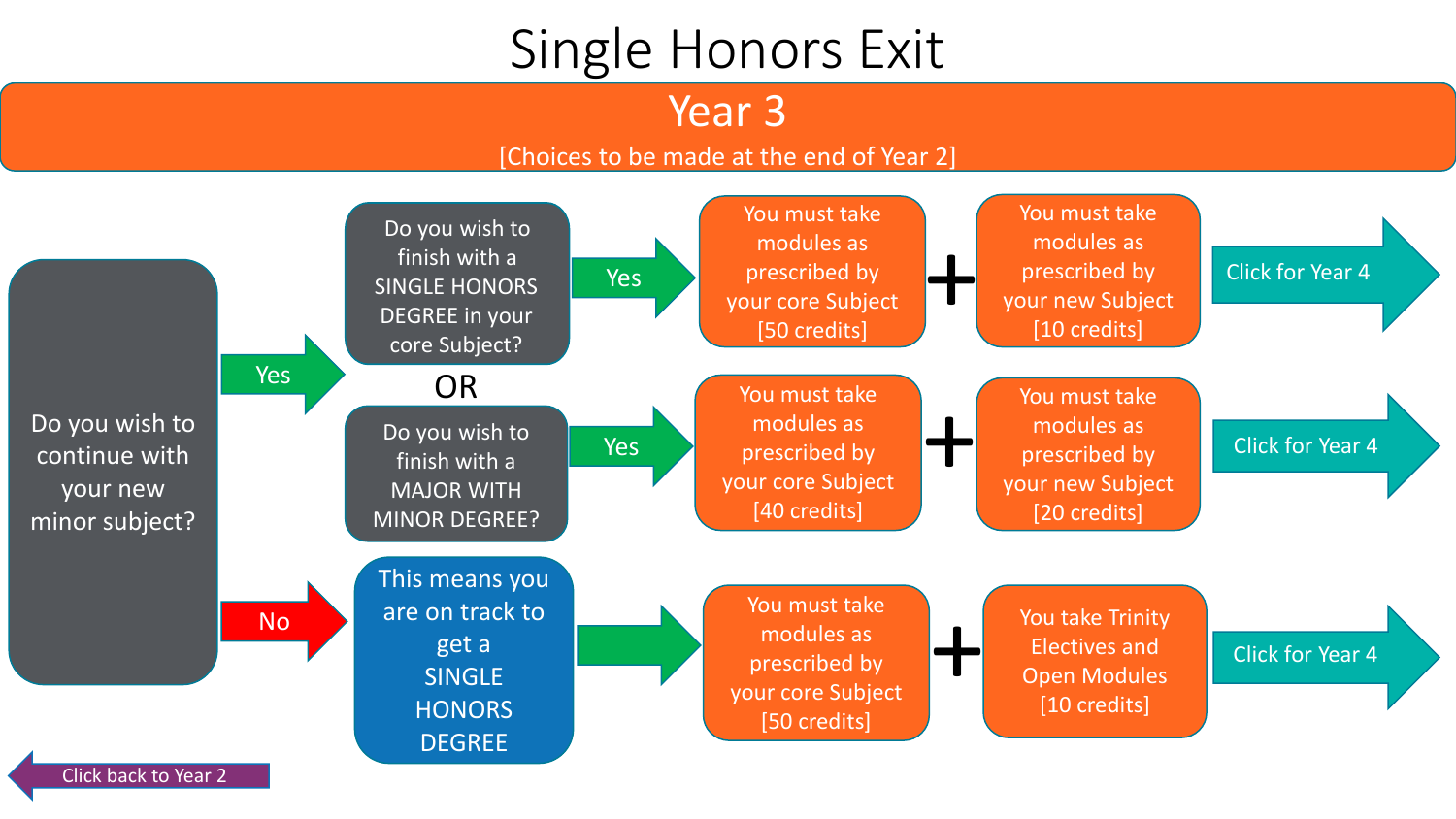Year 4

<span id="page-5-0"></span>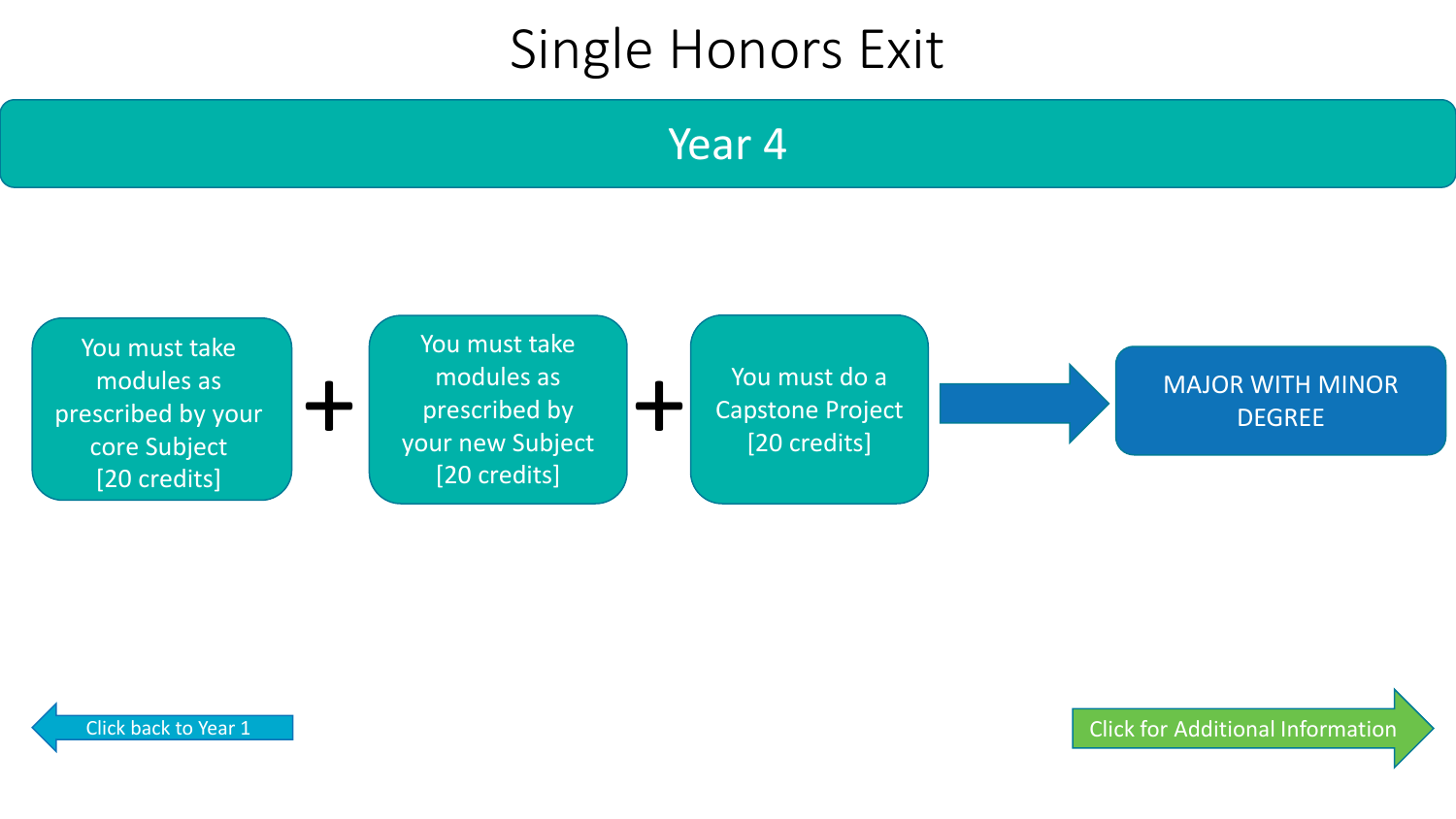Year 4

<span id="page-6-0"></span>

[Click for Additional Information](#page-7-0)

SINGLE HONORS DEGREE